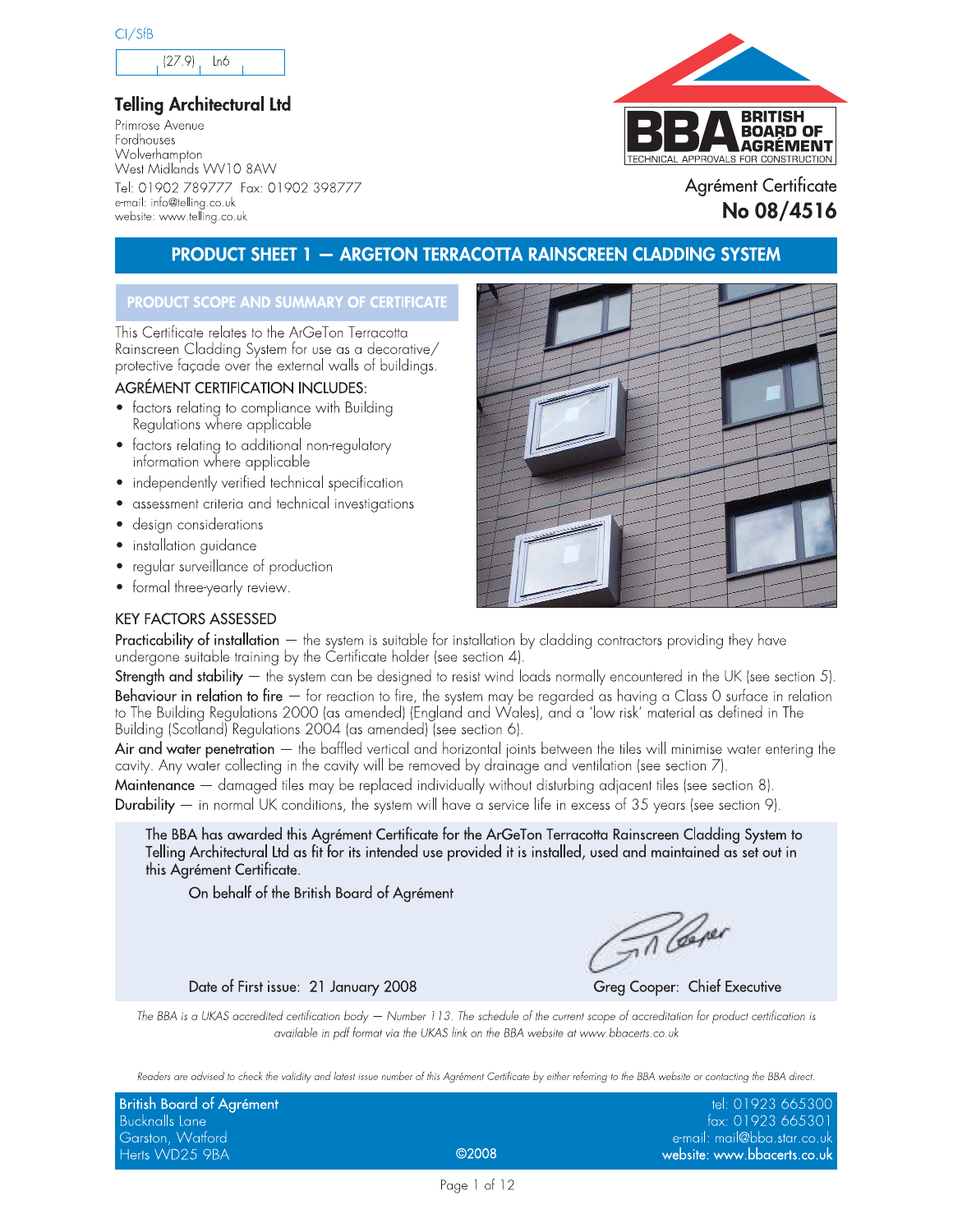# Regulations



| <b>Regulations</b>                   |                                                                                                                                                                                                                                          |
|--------------------------------------|------------------------------------------------------------------------------------------------------------------------------------------------------------------------------------------------------------------------------------------|
| Regulations:                         | In the opinion of the BBA, the ArGeTon Terracotta Rainscreen Cladding System, if used in accordance with the<br>provisions of this Certificate, will meet, or contribute to meeting, the relevant requirements of the following Building |
|                                      | The Building Regulations 2000 (as amended) (England and Wales)                                                                                                                                                                           |
| Requirement: A1                      | Loading                                                                                                                                                                                                                                  |
| Comment:<br>Requirement:<br>B4(1)    | The system is acceptable for use as set out in sections 3.2 and 5.1 to 5.8 of this Certificate.<br>External fire spread                                                                                                                  |
| Comment:<br>Requirement:<br>C2(b)(c) | The system is judged to meet the Class O requirements. See sections 6.1 to 6.4 of this Certificate.<br>Resistance to moisture                                                                                                            |
| Comment:<br>Requirement:             | The system will meet the stated requirements. See sections $7.1$ to $7.5$ of this Certificate.<br>Materials and workmanship<br>Regulation 7                                                                                              |
| Comment:                             | The system is acceptable. See section 9.1 of this Certificate.                                                                                                                                                                           |

| kequiremeni: AT            |                | roaailid                                                                                                                                                                                                   |
|----------------------------|----------------|------------------------------------------------------------------------------------------------------------------------------------------------------------------------------------------------------------|
| Comment:                   |                | The system is acceptable for use as set out in sections 3.2 and 5.1 to 5.8 of this Certificate.                                                                                                            |
| Requirement:               | B4(1)          | External fire spread                                                                                                                                                                                       |
| Comment:<br>Requirement:   | C2(b)(c)       | The system is judged to meet the Class 0 requirements. See sections 6.1 to 6.4 of this Certificate.<br>Resistance to moisture                                                                              |
| Comment:<br>Requirement:   | Regulation 7   | The system will meet the stated requirements. See sections 7.1 to 7.5 of this Certificate.<br>Materials and workmanship                                                                                    |
| Comment:                   |                | The system is acceptable. See section 9.1 of this Certificate.                                                                                                                                             |
| 4                          |                | The Building (Scotland) Regulations 2004 (as amended)                                                                                                                                                      |
| Regulation:<br>Regulation: | 8<br>8(1)      | Fitness and durability of materials and workmanship<br>Fitness and durability of materials and workmanship                                                                                                 |
| Comment:                   |                | The system can contribute to a construction satisfying this Regulation. See section 9.1 and the Installation<br>part of this Certificate.                                                                  |
| Regulation:                | 9              | Building standards - construction                                                                                                                                                                          |
| Standard:                  | 1.1(a)(b)      | Structure                                                                                                                                                                                                  |
| Comment:                   |                | The system is acceptable, with reference to clause 1.1.1(1)(2). See sections 3.2 and 5.1 to 5.8 of this<br>Certificate.                                                                                    |
| Standard:                  | 2.4            | Cavities                                                                                                                                                                                                   |
| Comment:                   |                | The system, when used in conjunction with fire-resistant materials, can meet this Standard, with reference to<br>clauses 2.4.1(112), 2.4.2(112) and 2.4.9(112). See section 6.4 of this Certificate.       |
| Standard:                  | 2.6            | Spread to neighbouring buildings                                                                                                                                                                           |
| Comment:                   |                | The system can contribute to satisfying this Standard, with reference to clauses 2.6.4 <sup>(1)(2)</sup> , 2.6.5 <sup>(1)</sup> and<br>2.6.6 <sup>(2)</sup> . See sections 6.1 to 6.4 of this Certificate. |
| Standard:                  | 2.7            | Spread on external walls                                                                                                                                                                                   |
| Comment:                   |                | The system can contribute to satisfying this Standard, with reference to clause 2.7.1 <sup>(1)</sup> (2). See sections 6.1 to<br>6.3 of this Certificate.                                                  |
| Standard:                  | 3.10           | Precipitation                                                                                                                                                                                              |
| Comment:                   |                | The system will contribute to meeting this Standard, with reference to clauses $3.10.1^{(1)(2)}$ to $3.10.3^{(1)(2)}$ ,<br>3.10.5[1](2) and 3.10.6[1](2). See sections 7.1 to 7.5 of this Certificate.     |
|                            |                | (1) Technical Handbook (Domestic)                                                                                                                                                                          |
|                            |                | (2) Technical Handbook (Non-Domestic)                                                                                                                                                                      |
|                            |                | The Building Regulations (Northern Ireland) 2000 (as amended)                                                                                                                                              |
| Regulation:                | B <sub>2</sub> | Fitness of materials and workmanship                                                                                                                                                                       |
| Comment:<br>Regulation:    | C4             | The system is acceptable. See section 9.1 of this Certificate.<br>Resistance to ground moisture and weather                                                                                                |
| Comment:<br>Regulation:    | D1             | The system will contribute to meeting this Regulation. See sections 7.1 to 7.5 of this Certificate.<br>Stability                                                                                           |
| Comment:                   |                | The system is acceptable as set out in sections 3.2 and 5.1 to 5.8 of this Certificate.                                                                                                                    |
| Regulation:                | E <sub>5</sub> | External fire spread                                                                                                                                                                                       |

Comment: The system will contribute to meeting this Regulation. See sections 7.1 to 7.5 of this Certificate.<br>Regulation: D1 Stability Regulation: Comment: The system is acceptable as set out in sections 3.2 and 5.1 to 5.8 of this Certificate.<br>Regulation: **E5** External fire spread Franchischer The system is acceptable. See section 9.1 of this Certificate.<br>
Regulation: C4 Residence to growd moister and weaker<br>
Comment: The system will contribute to meeting this Regulation. See sections 7.1 to 7.5 of

in this Certificate may assist the client, CDM co-ordinator or planning supervisor, designer and contractors to address their obligations under these Regulations. Comment:<br>
Construction (Design and Management) Regulations 2007<br>
Construction (Design and Management) Regulations 2007<br>
Construction (Design and Management) Regulations (Northern Ireland) 1995 (as amended)<br>
Information in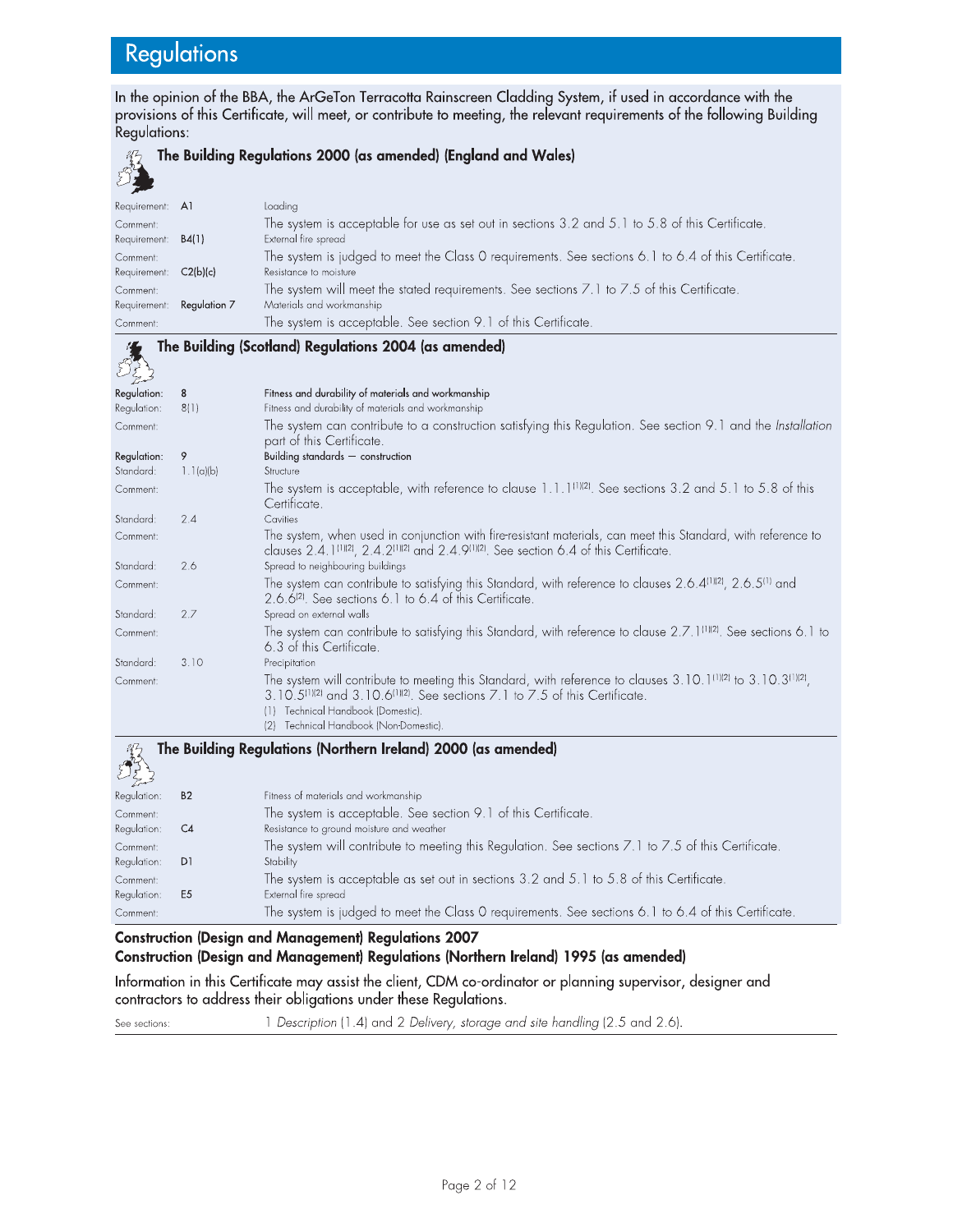# Non-regulatory Information

## **NHBC Standards 2007**

NHBC accepts the use of the ArGeTon Terracotta Rainscreen Cladding System, when installed and used in accordance with this Certificate, as meeting the requirements of the NHBC Standards, Chapter 6.9 Curtain walling and cladding, Clause D8.

#### **Zurich Building Guarantee Technical Manual 2007**

In the opinion of the BBA, the use of the ArGeTon Terracotta Rainscreen Cladding System in relation to this Certificate is not subject to the requirements of this Technical Manual.

# General

This Certificate relates to the ArGeTon Terracotta Rainscreen Cladding System, comprising terracotta tiles fixed to aluminium support rails to provide a decorative/protective façade over the external walls of buildings.

The sub-frame, miscellaneous construction details and attachment to the supporting walls are outside the scope of this Certificate, as they are selected according to the structure as well as the offset required to accommodate the specified insulation in the cavity.

It is important for the designers, planners, contractors and/or installers to ensure that the installation of the cladding is in accordance with the Certificate holder's instructions and the information given in this Certificate.

# **Technical Specification**

### 1 Description

1.1 The ArGeTon Terracotta Rainscreen Cladding System comprises ceramic tiles which are fixed onto vertical or horizontal aluminium support rails via purpose-made metal clamps. The clamps, clips, aluminium support system and components, are outside the scope of this Certificate as are other miscellaneous construction details (see Figure 1).

Figure 1 General arrangement of support systems

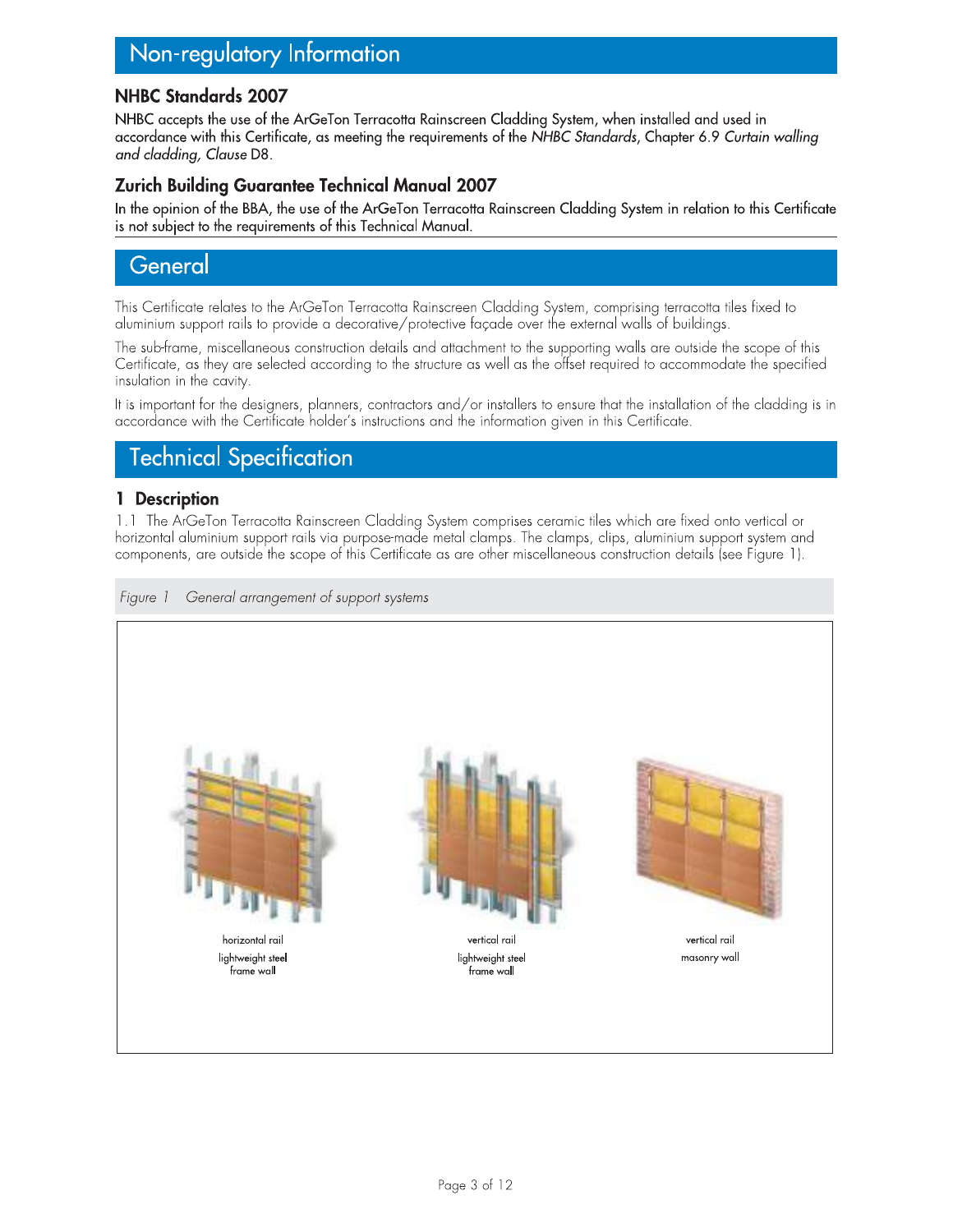- 1.2 The tiles are of one basic design in a range of sizes as follows (see Figure 2):
- height 150 mm to 300 mm in 12.5 mm increments
- length 150 mm to 1250 mm to suit individual project
- $\bullet$  nominal thickness  $-30$  mm.





1.3 The tiles are manufactured in Germany, from natural clay, and are available in standard smooth, glazed, engobe, riven, brushed or wire dragged finishes in 13 natural mineral colours.

1.4 The tiles have a maximum dry mass of 50 kgm<sup>-2</sup> and the system has a maximum total installed mass of 55 kgm<sup>-2</sup>.

1.5 Quality control of the tiles is achieved through regular surveillance of production carried out by an inspection body on behalf of the BBA.

1.6 All ancillary components designed to support the tiles are of aluminium grade 6063 T6 and are bought-in to agreed specifications (see Figure 3). Slotted holes are provided in the rail to sub-frame attachment brackets to allow correct alignment.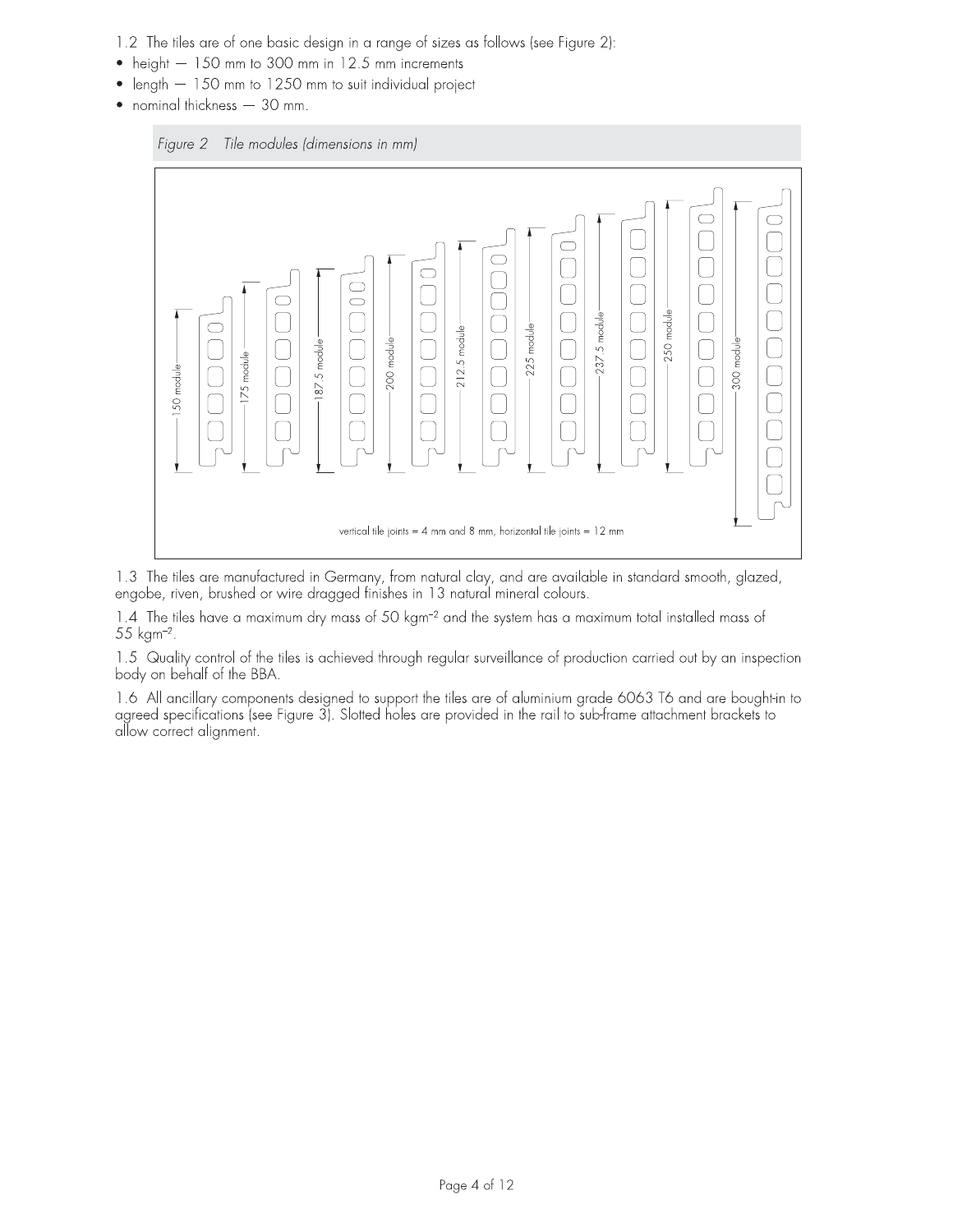

#### 2 Delivery, storage and site handling

2.1 The tiles are delivered to site in packs of five, with each pack separated by a piece of cardboard and stacked, no more than five tile-widths high, onto pallets and shrink wrapped. The pallets bear product details such as type, size, quantity, identification code, manufacturing references and colour.

2.2 To prevent damage to the tiles, the pallets should not be stacked on top of each other.

2.3 The aluminium support rails are delivered to site banded onto a wooden pallet with ancillary items in separate cardboard boxes.

2.4 Packs of rails should be stacked horizontally on sufficient bearers to prevent distortion, to a maximum height of 1 m. Other components should be safely stored until ready for use.

2.5 The tiles should be handled with care to avoid damage or breakage. Care is required when handling long lengths of rail, particularly at height.

2.6 Protective clothing should be worn as required and all Health and Safety regulations should be observed.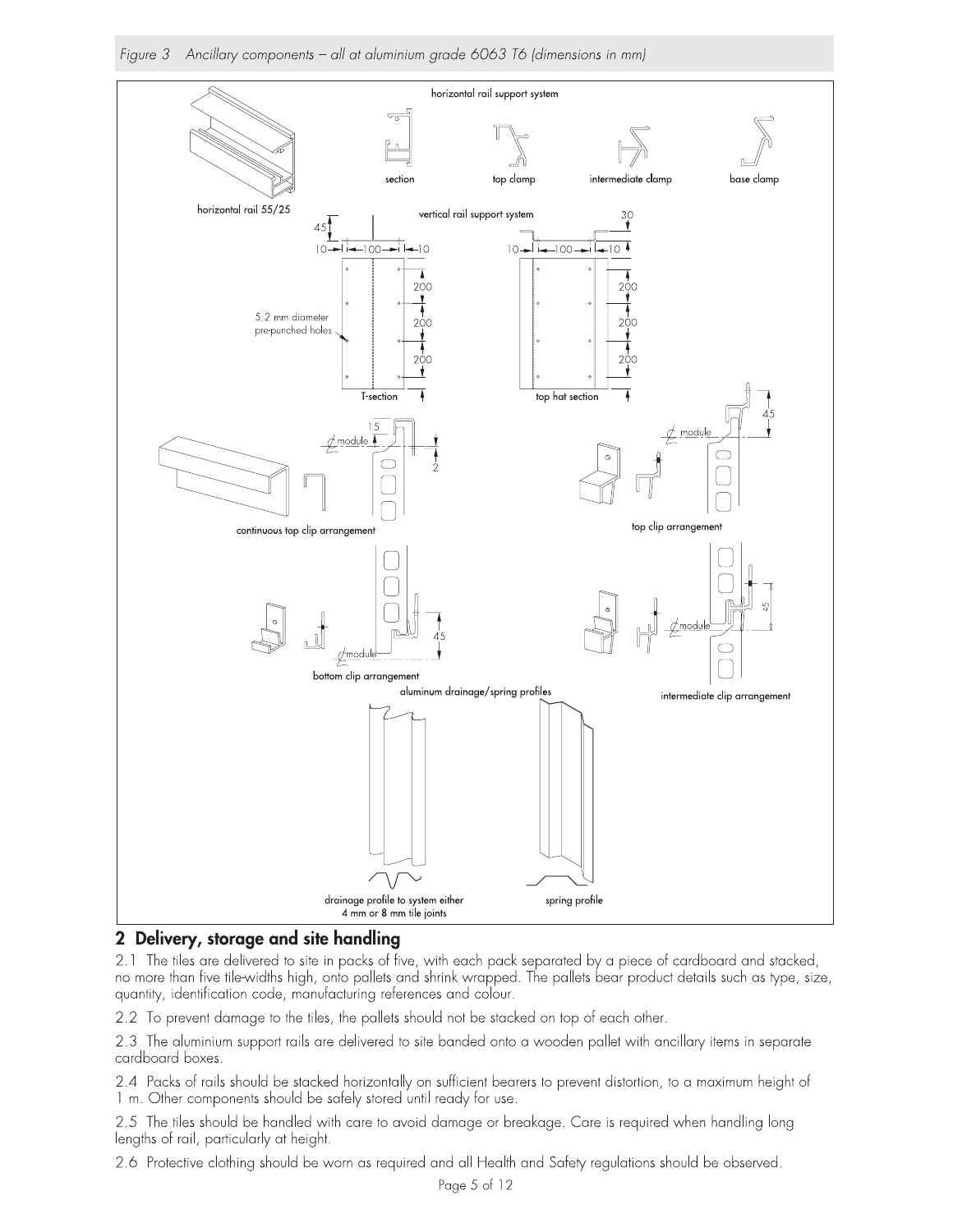# Assessment and Technical Investigations

The following is a summary of the assessment and technical investigations carried out on the ArGeTon Terracotta Rainscreen Cladding System.

**Design Considerations** 

## 3 Use

3.1 The ArGeTon Terracotta Rainscreen Cladding System must be provided with back ventilation and drainage. The cavity behind the cladding should be as wide as possible, with a minimum ventilation area of 100 cm<sup>2</sup> per metre run of cladding. The ventilation openings, where wider than 10 mm, should be suitably protected, or baffled, to prevent the ingress of birds, vermin and rain.



3.2 The wall and the sub-frame to which the cladding is fixed should be structurally sound and constructed in accordance with the requirements of the relevant Building Regulations and national standards.

3.3 The wall to which the cladding is fixed should be watertight and resistant to the transmission of heat and sound.

3.4 As the rainscreen is open jointed, the insulation behind the cladding needs to be suitably fixed to the supporting wall, and protected, to resist the forces of wind suction. Insulation should be of a rigid type (eg boards or batts). The ventilation pathway behind the cladding must not be allowed to become blocked nor the insulation dislodged where it may be vulnerable to wetting.

3.5 To allow for thermal expansion, a gap of 2 mm gap per metre length of aluminium support rail between adjacent rails should be provided.

3.6 All design aspects of the installation should be checked by a suitably qualified engineer or other appropriately qualified person. For advice on specific construction details, eg flue pipe penetrations, the Certificate holder should be consulted.

## 4 Practicability of installation

The system is suitable for installation by cladding contractors provided they have undergone suitable training by the Certificate holder.

## 5 Strength and stability

Wind loading



5.1 The 600 mm by 300 mm tile format, when tested for wind loading, achieved a maximum pressure (positive or negative) of 2.4 kPa for serviceability and 3.6 kPa for safety.

5.2 Provided the distance between clamps (or clips) along the tile length does not exceed 600 mm and that between clamps (or clips) across the tile width does not exceed 300 mm, all the tile formats covered by this Certificate should be capable of resisting wind pressures likely to be encountered in the UK.

5.3 Fixing of the support rails to the sub-frame should ensure adequate tensile pull-out and corrosion resistance (not covered by this Certificate).

5.4 When calculating wind loads, higher pressure coefficients applicable to corners of the building should be used.

5.5 Design of the cladding support structure should be such as to limit the mid-span deflections to L/200 and cantilever deflections to  $1/150$ .

5.6 A suitably qualified engineer must check the design and installation of the cladding system.

5.7 As the rainscreen is open-jointed, the supporting wall must be able to take the full wind, as well as any racking, loads on its own. No contribution from the cladding may be assumed in this regard.

5.8 Wind loads should be calculated in accordance with BS EN 1991-1-4: 2005 and BS 6399-2: 1997.

#### Impact

5.9 The 600 mm by 300 mm tile format, when tested for impact, achieved a resistance of 500 Nm for soft body and 10 Nm for hard body impact. The format may, therefore, be used in locations accessible to those with little incentive to exercise care and where there is likelihood of accident or of misuse, such as defined in Table 2 of BS 8200: 1985, categories B to F.

## 6 Behaviour in relation to fire



6.1 For reaction to fire, the ceramic tiles, aluminium support rails and their fixings are non-combustible and may therefore be regarded as having a Class 0 surface in relation to the Approved Document B of The Building Regulations 2000 (as amended) (England and Wales) and Technical Booklet E of The Building Regulations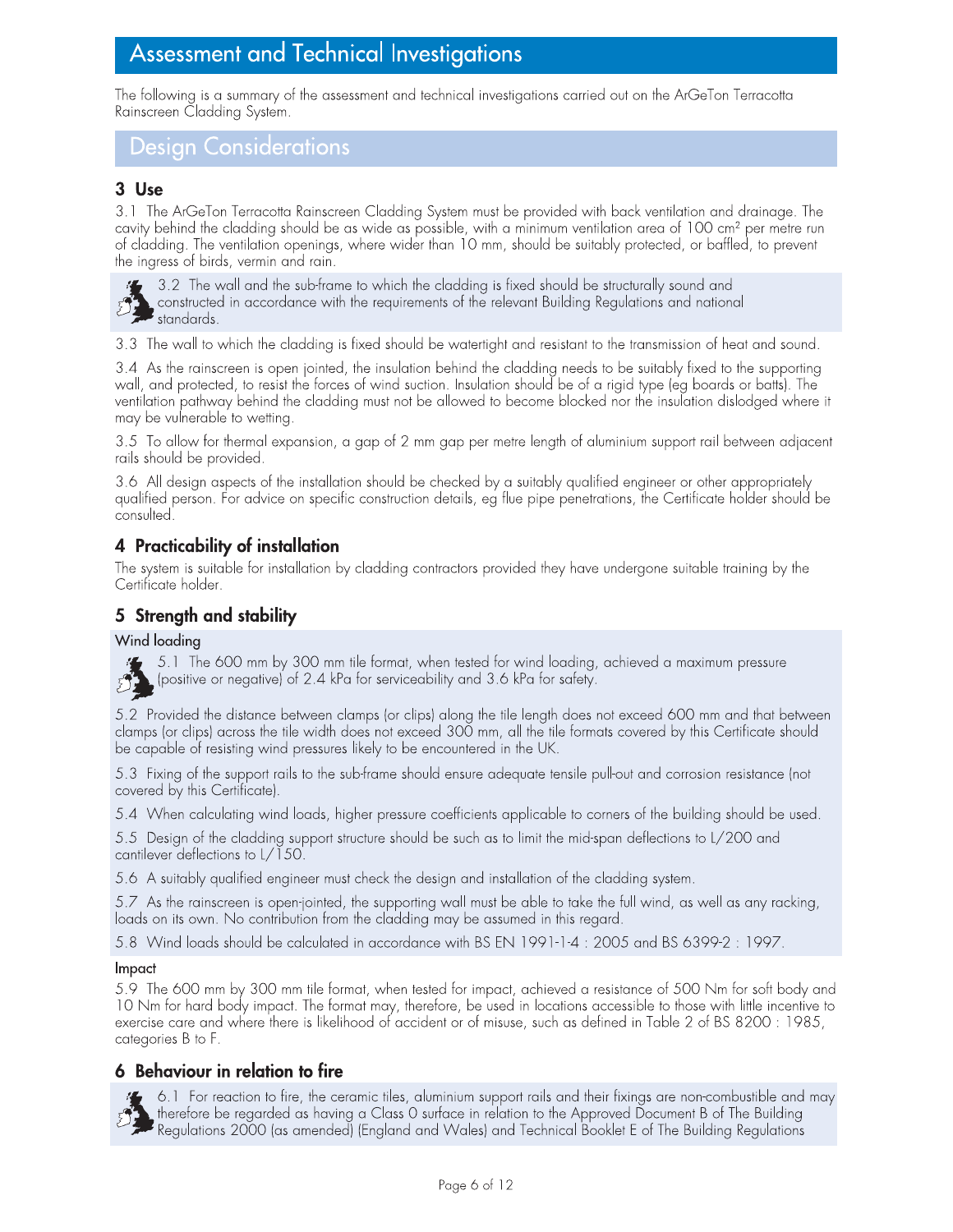(Northern Ireland) 2000 (as amended) and 'low risk' material as defined in Annex 2C<sup>(1)</sup> and Annex 2E<sup>(2)</sup> of The Building (Scotland) Regulations 2004 (as amended).

- (1) Technical Handbook (Domestic).
- (2) Technical Handbook (Non-Domestic).

6.2 For resistance to fire, the performance of a wall incorporating the rainscreen can only be determined by tests from a suitably accredited laboratory and is not covered by this Certificate.

6.3 The incorporation of combustible material behind the cladding should be avoided wherever possible; any insulation should be non-combustible.

6.4 Cavity barriers should be incorporated behind the cladding, as required under the national Building Regulations, but should not block essential ventilation and drainage pathways.

#### 7 Air and water penetration



 $\geq$  7.2 The supporting wall must be watertight and reasonably airtight.

7.3 The 4 mm and 8 mm vertical joints, coinciding with the vertical sub-frame rail, and the 12 mm baffled horizontal joint should minimise water penetration into the cavity. Any water collecting in the cavity due to rain or condensation will be removed by ventilation and drainage.

7.4 To protect the supporting wall or insulation from wind-driven rain, a vapour permeable membrane, conforming to BS 4016: 1997, should be applied (not covered by this Certificate).

7.5 The air space between the back of the tiles and supporting wall or insulation should be as wide as possible and should allow for conventional building tolerances. Guidance on recommended cavity widths is given in NHBC Standards 2007, Chapter 6.9.

### 8 Maintenance

8.1 Cleaning at regular intervals should be undertaken. For normal soiling, the surface may be cleaned using hot water/household detergent mixture, applied with a suitable cleaning pad or sponge. For more difficult chemical soiling, the manufacturer's specialist advice must be sought.

8.2 Annual maintenance inspections should be carried out to ensure that all drainage channels are in good order and that the tiles, flashings and seals are in place and are secure.

8.3 Damaged tiles should be replaced as soon as practicable following the manufacturer's instructions and observing all necessary health and safety regulations. The specially designed metal clips allow individual tiles to be replaced without disturbing adjacent tiles (see Figure 1).

## **9 Durability**



9.2 After natural weathering, a slight change in colour shade may occur, particularly on the dark-coloured material. However, this process is not likely to be progressive.

9.3 The aluminium sub-frame components will have a service life at least commensurate with that of the tiles they are supporting.

## Installation

#### 10 General

10.1 The ArGeTon Rainscreen Cladding System must be installed and fixed in accordance with the Certificate holder's recommendations, the requirements of this Certificate and specifications laid down by the consulting engineer.

10.2 Installers must be trained and approved by the Certificate holder who can provide technical assistance at the design stage and at the start of the installation.

10.3 Reference should be made to Figures 1 and 2 when reading the procedural details given in section 11.

10.4 If significant colour variations between batches is likely, it may be necessary to mix the tiles from different pallets so as to obtain a uniform shade over the façade.

## 11 Procedure

11.1 Based on the architectural and design specifications, a grid layout is first prepared. Accurate grid positioning and installation of the sub-frame is essential.

11.2 Depending on the substrate wall and the support system adopted, the aluminum tile support rails or clips should be attached to the sub-frame and correctly aligned to receive the tiles.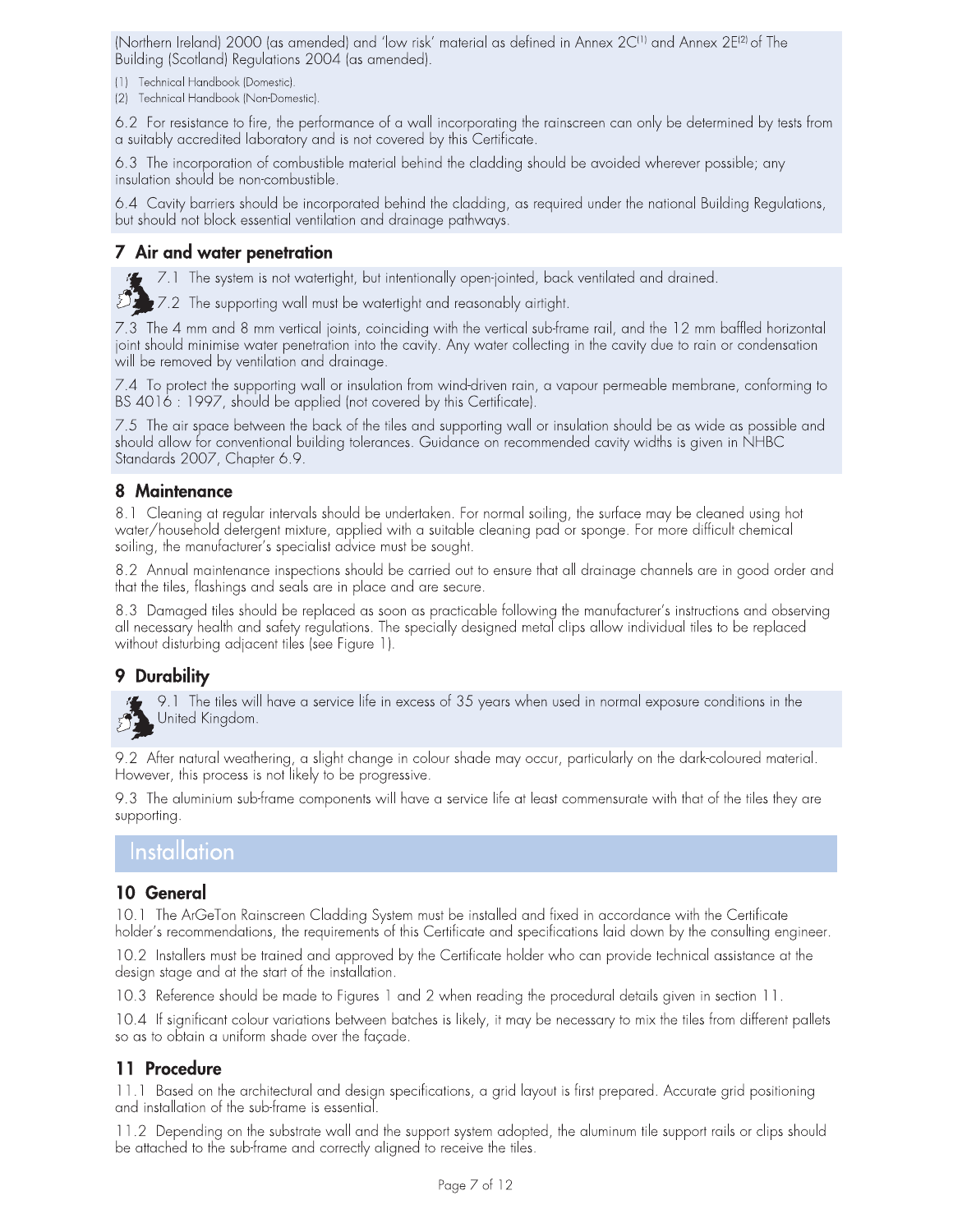11.3 Permeable membrane should be applied to protect the substrate wall, or insulation, as appropriate.

11.4 The tiles are then secured to the support rails via the clamps or clips.

## **Technical Investigations**

The following is a summary of the technical investigations carried out on the ArGeTon Terracotta Rainscreen Cladding System.

### 12 Investigations

12.1 Using test data from accredited facilities, an assessment was made of the system's resistance to wind loading and impact.

12.2 An assessment was made of the system's durability, behaviour in relation to fire and practicability of installation.

12.3 An assessment was made of the tile production method, associated quality control procedures, and the system's history of use.

12.4 The Certificate holder's technical literature and detail drawings were examined for any inconsistencies and general content.

# Bibliography

BS 4016 : 1997 Specification for flexible building membranes (breather type)

BS 6399-2 : 1997 Loading for buildings - Code of practice for wind loads

BS 8200: 1985 Code of practice for design of non-loadbearing external vertical enclosures of buildings

BS EN 1991-1-4 : 2005 Eurocode 1 : Actions on structures - General actions - Wind actions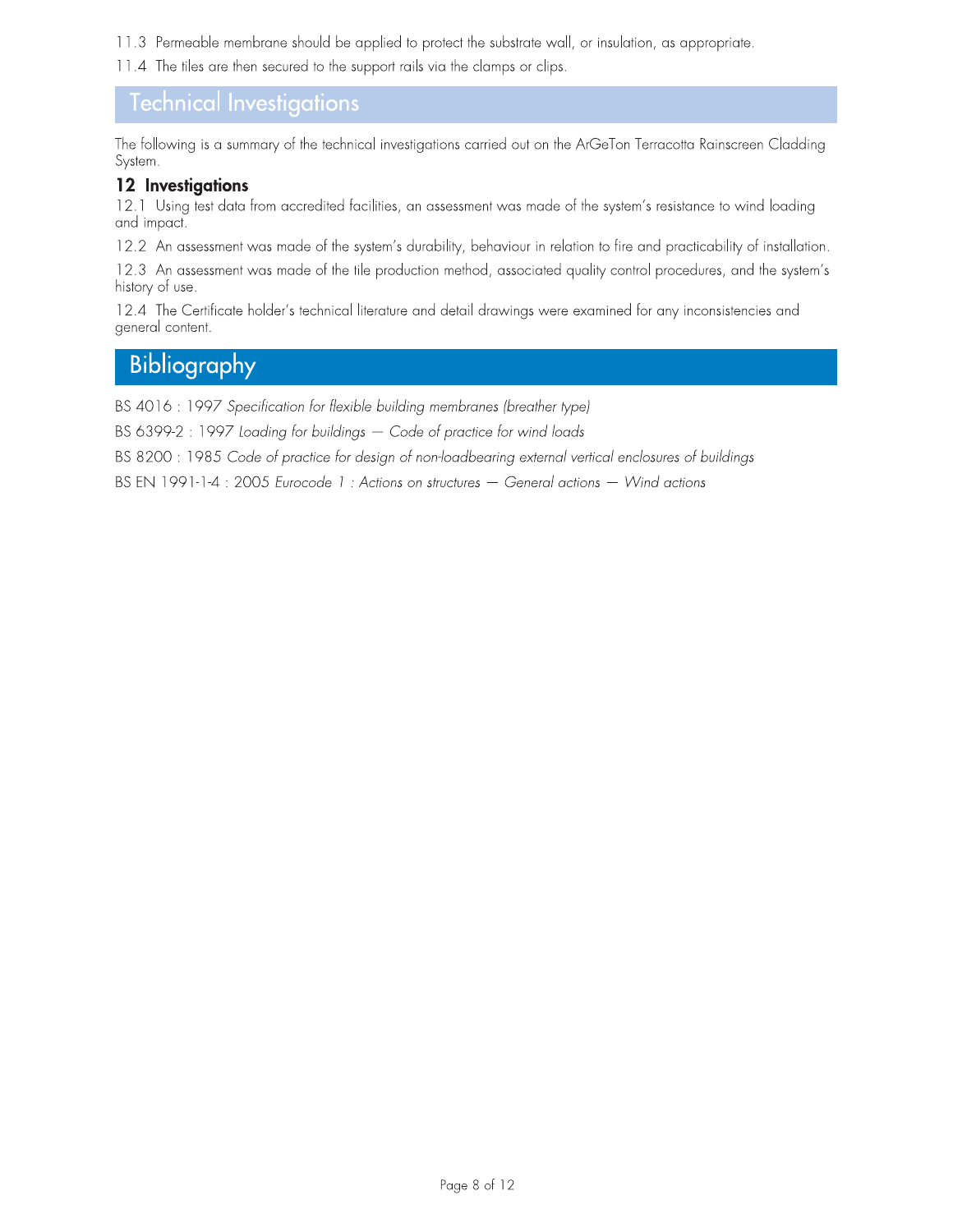## 13 Conditions

- 13.1 This Certificate:
- relates only to the product/system that is named and described on the front page
- is granted only to the company, firm or person named on the front page no other company, firm or person may hold or claim any entitlement to this Certificate
- is valid only within the UK
- has to be read, considered and used as a whole document it may be misleading and will be incomplete to be selective
- is copyright of the BBA
- is subject to English law.

13.2 References in this Certificate to any Act of Parliament, Statutory Instrument, Directive or Regulation of the European Union, British, European or International Standard, Code of Practice, manufacturers' instructions or similar publication, are references to such publication in the form in which it was current at the date of this Certificate.

13.3 This Certificate will remain valid for an unlimited period provided that the product/system and the manufacture and/or fabrication including all related and relevant processes thereof:

- are maintained at or above the levels which have been assessed and found to be satisfactory by the BBA
- continue to be checked as and when deemed appropriate by the BBA under arrangements that it will determine
- are reviewed by the BBA as and when it considers appropriate.

13.4 In granting this Certificate, the BBA is not responsible for:

- the presence or absence of any patent, intellectual property or similar rights subsisting in the product/system or any other product/system
- the right of the Certificate holder to manufacture, supply, install, maintain or market the product/system
- individual installations of the product/system, including the nature, design, methods and workmanship of or related to the installation
- the actual works in which the product/system is installed, used and maintained, including the nature, design, methods and workmanship of such works.

13.5 Any information relating to the manufacture, supply, installation, use and maintenance of this product/system which is contained or referred to in this Certificate is the minimum required to be met when the product/system is manufactured, supplied, installed, used and maintained. It does not purport in any way to restate the requirements of the Health & Safety at Work etc Act 1974, or of any other statutory, common law or other duty which may exist at the date of this Certificate; nor is conformity with such information to be taken as satisfying the requirements of the 1974 Act or of any statutory, common law or other duty of care. In granting this Certificate, the BBA does not accept responsibility to any person or body for any loss or damage, including personal injury, arising as a direct or indirect result of the manufacture, supply, installation, use and maintenance of this product/system.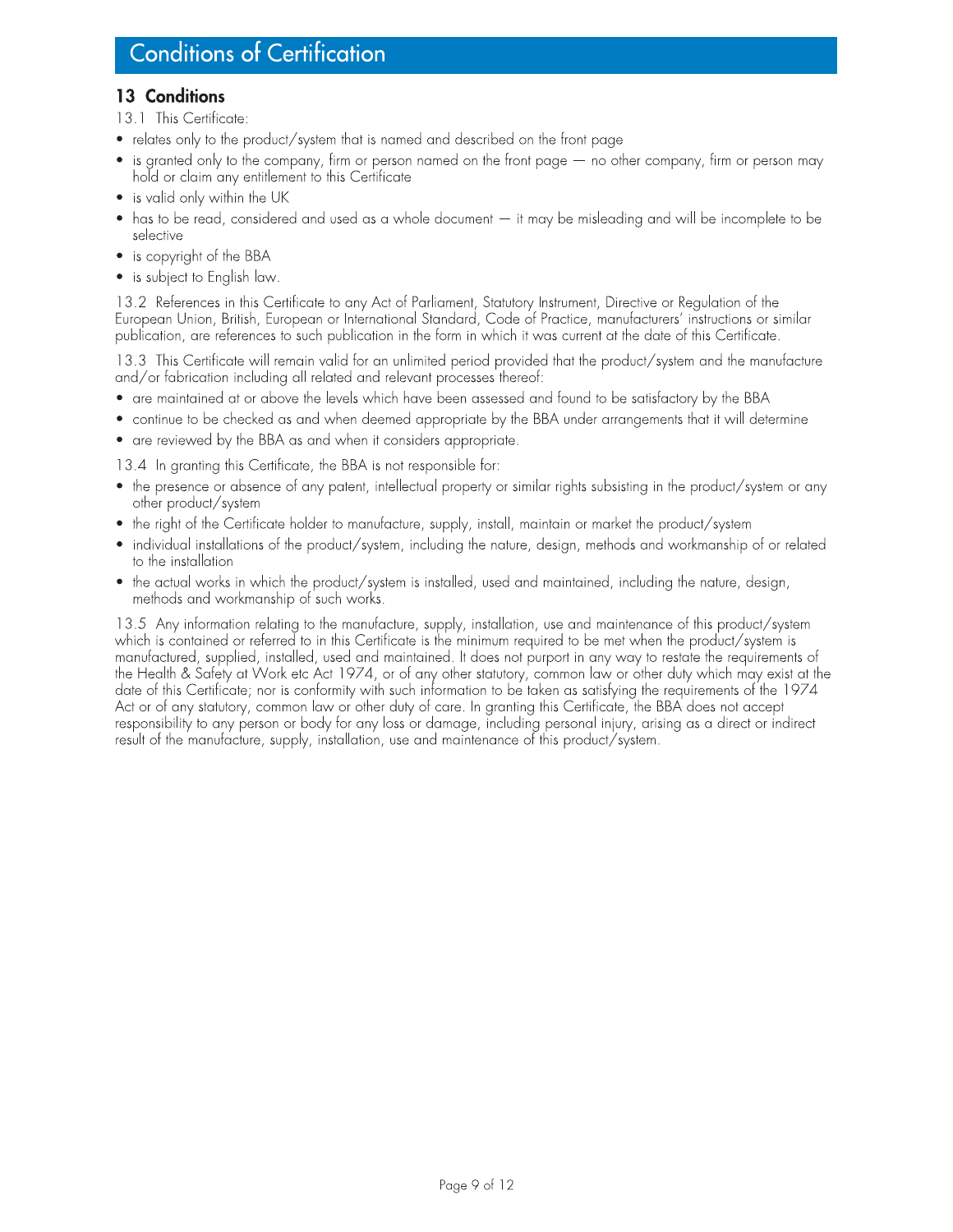Blank page Page 10 of 12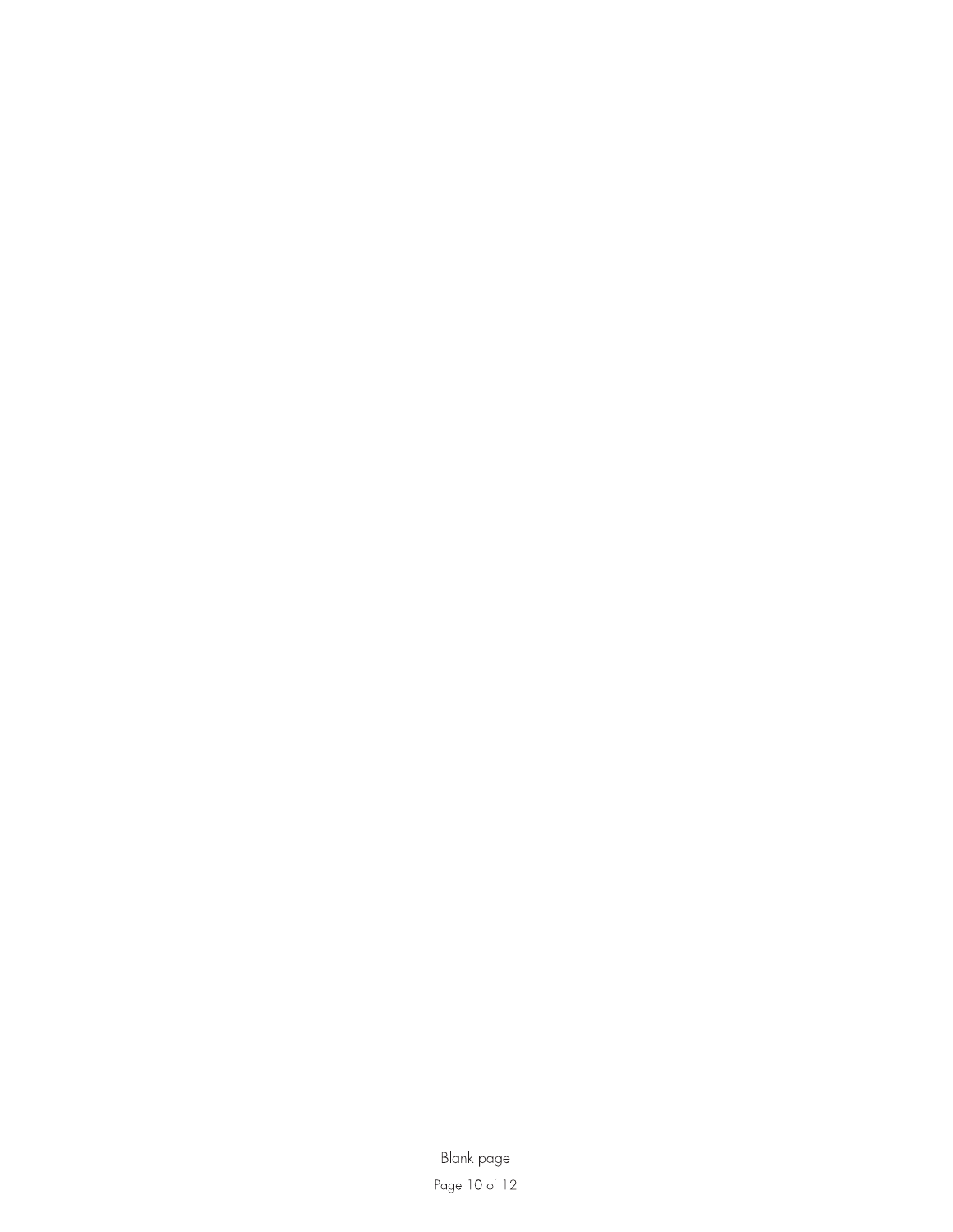Blank page Page 11 of 12